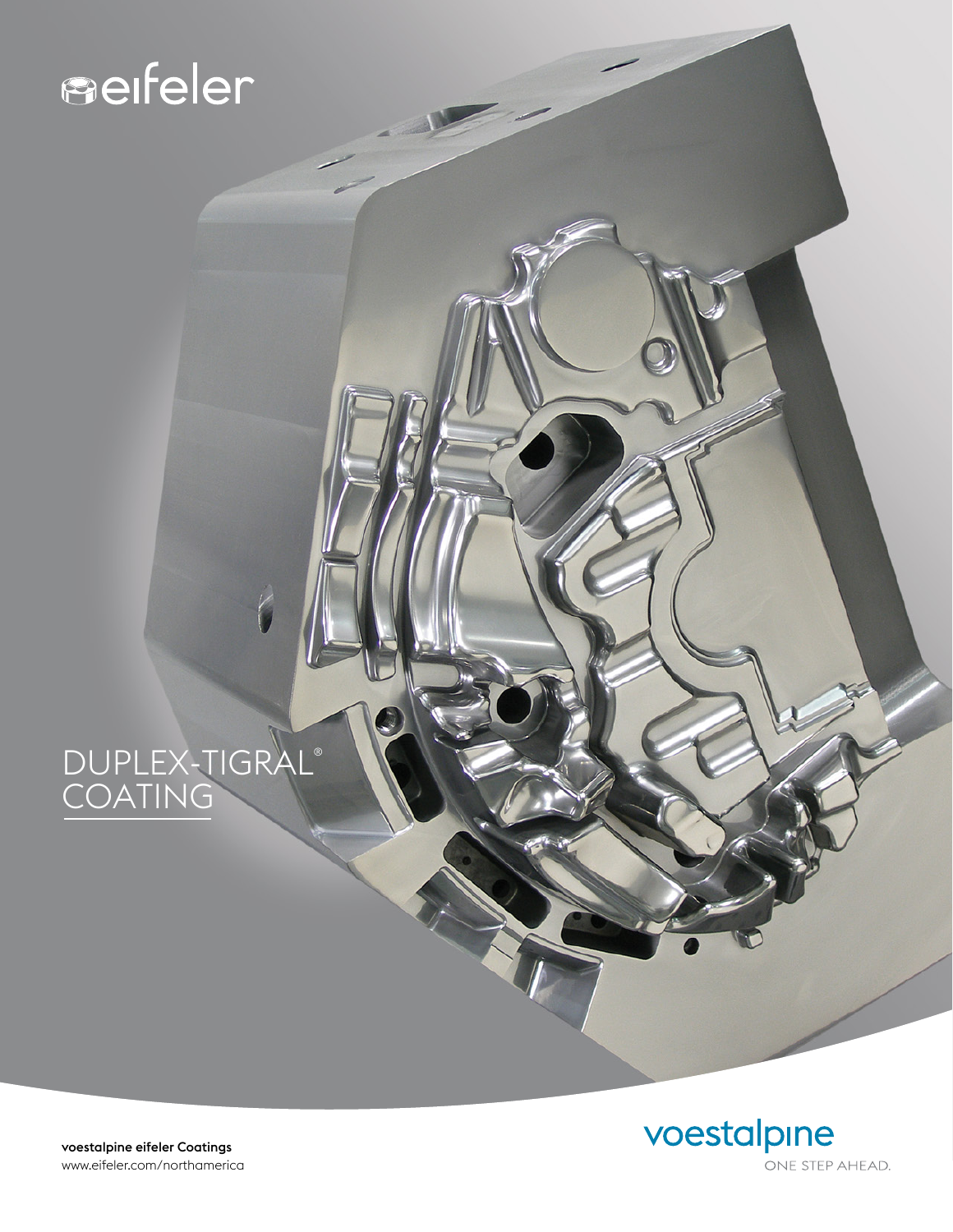# THE DUPLEX-TIGRAL® BENEFIT





voestalpine eifeler Coatings developed this high performance Physical Vapour Deposition coating for very high resistance against oxidation and abrasion. This two stage process is comprised of a specially developed Plasma Nitride followed by a mono-layered matrix coating. Duplex-TIGRAL was created to eliminate the drawbacks associated with high temperature coatings like Thermoreactive Diffusion and Chemical Vapour Deposition. Duplex-TIGRAL will easily match the performance levels of these hot treatments. Additionally, Tigral can be stripped and recoated multiple times.

# BENEFITS OF DUPLEX-TIGRAL:

- » Increased Tool Life » Lower Tool Maintenance » Reduced Down Time
- » Higher Productivity
- » Improved Part Quality

# **FEATURES**

The low application temperature of Duplex-TIGRAL ensures the metallurgical characteristics of your steel are maintained. Tooling dimensions will remain unchanged to expedite tool assembly at reduced costs. The mono-layered matrix composition of Duplex-TIGRAL creates a very ductile film ideal for abrasive environments such as die casting and hot forging. The high oxidation temperature provides coating stability and long life in higher temperature applications.

The unique chemistry of Duplex-TIGRAL offers protection from materials that corrosively attack the tool steel. This results in reduced adhesive wear and alloying between work material and tool steel which results in enhanced part release and greater productivity.

- » High Hardness and Wear Resistance
- » Superior Abrasion and Erosion Resistance
- » Corrosion Resistance from Alloying Attack
- » High Oxidation Temperature and Thermal Stability
- » Improved Coefficient of Friction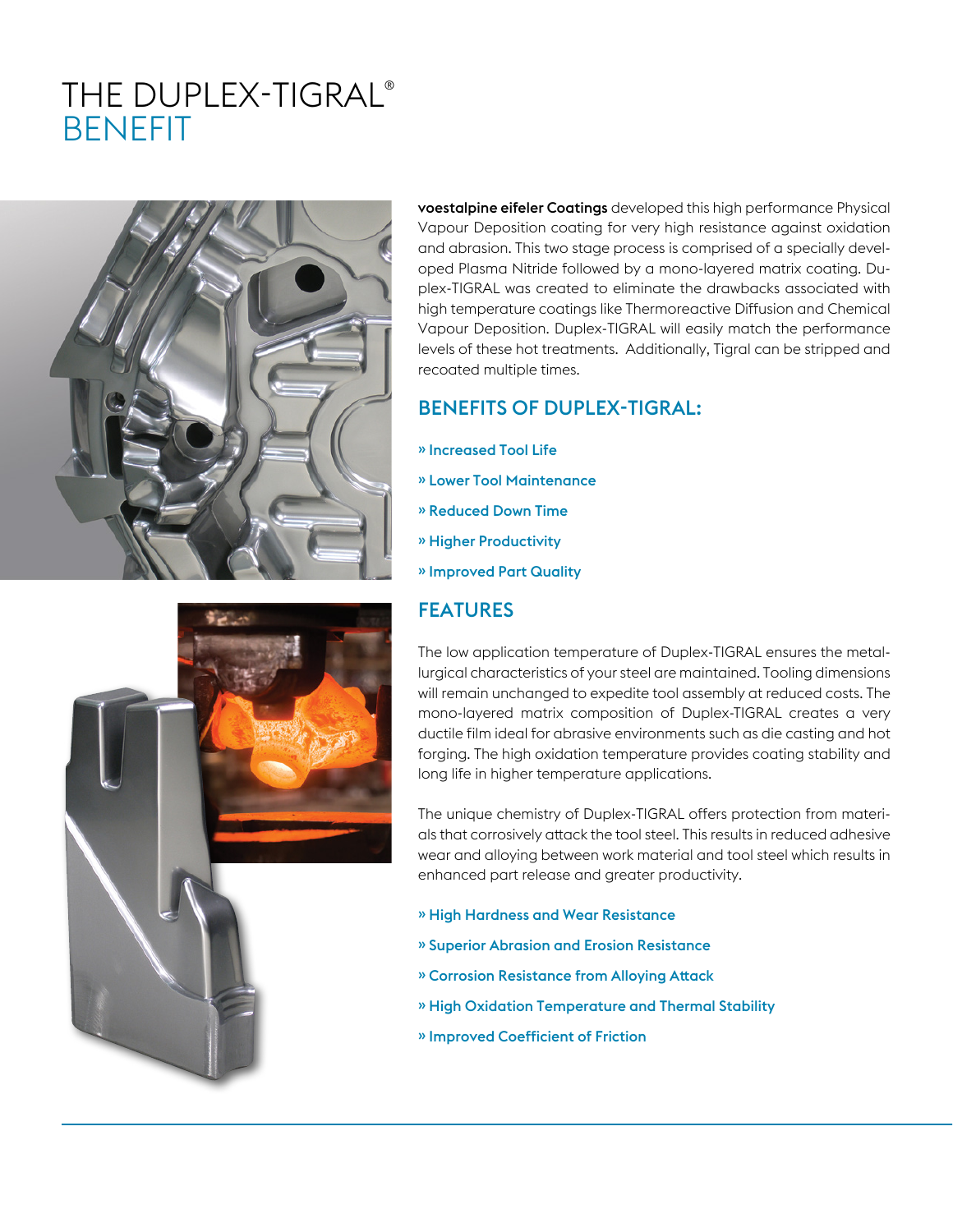# APPLICATIONS

Duplex-TIGRAL clearly provides performance improvements to tools in the most severe applications. Increased tooling life and reduced maintenance costs have been demonstrated in the following applications:

- » High Pressure Aluminum Die Casting
- » Forming of Abrasive Stainless Steel and Ferrous Alloys
- » Hot and Cold Forging
- » Hot Stamping
- » Non Ferrous Extrusion

Duplex-TIGRAL offers excellent adhesion and performance on all common and advanced tool steels including welded substrates. It can be applied to:

- » UDDEHOLM Orvar® Supreme and Orvar® Superior
- » BÖHLER W403 VMR®
- » BÖHLER W400 VMR®
- » UDDEHOLM Dievar®
- » BÖHLER W360 ISOBLOC®
- » H13, H11 and other hot work tool steel
- » UDDEHOLM Caldie®
- » BÖHLER K340 ECOSTAR®/ISODUR® (8 percent Chromium tool steel)
- » High Temperature Tempered D2 and other cold work tool steels

## TIGRAL: ADDITIONAL APPLICATIONS

TIGRAL can also be applied using a non-duplex process. Applications include coated cutting tools for dry machining, and tools that machine at high feed rates - ideal for tools that specialize in interrupted cuts. TIGRAL can also be used in the reaming of medium and highly alloyed steels. Additionally, it can be used in warm and cold forming, and hot stamping processes where high ductility and low tendency to cold weld to the steel are required.

# **PROPERTIES**

| Material: Aluminum Chromium Titanium Nitride                       |
|--------------------------------------------------------------------|
| Micro-hardness HV 0.05: 3300 $\pm$ 300                             |
| Coefficient of friction: 0.6                                       |
| Layer thickness: 3-5 µm                                            |
| Maximum service temperature: 900°C/1650°F                          |
| Color: Dark Grey                                                   |
| Plasma nitriding with zero white layer                             |
| Process temperature: 500°C/925°F) maximum<br>(with Duplex process) |